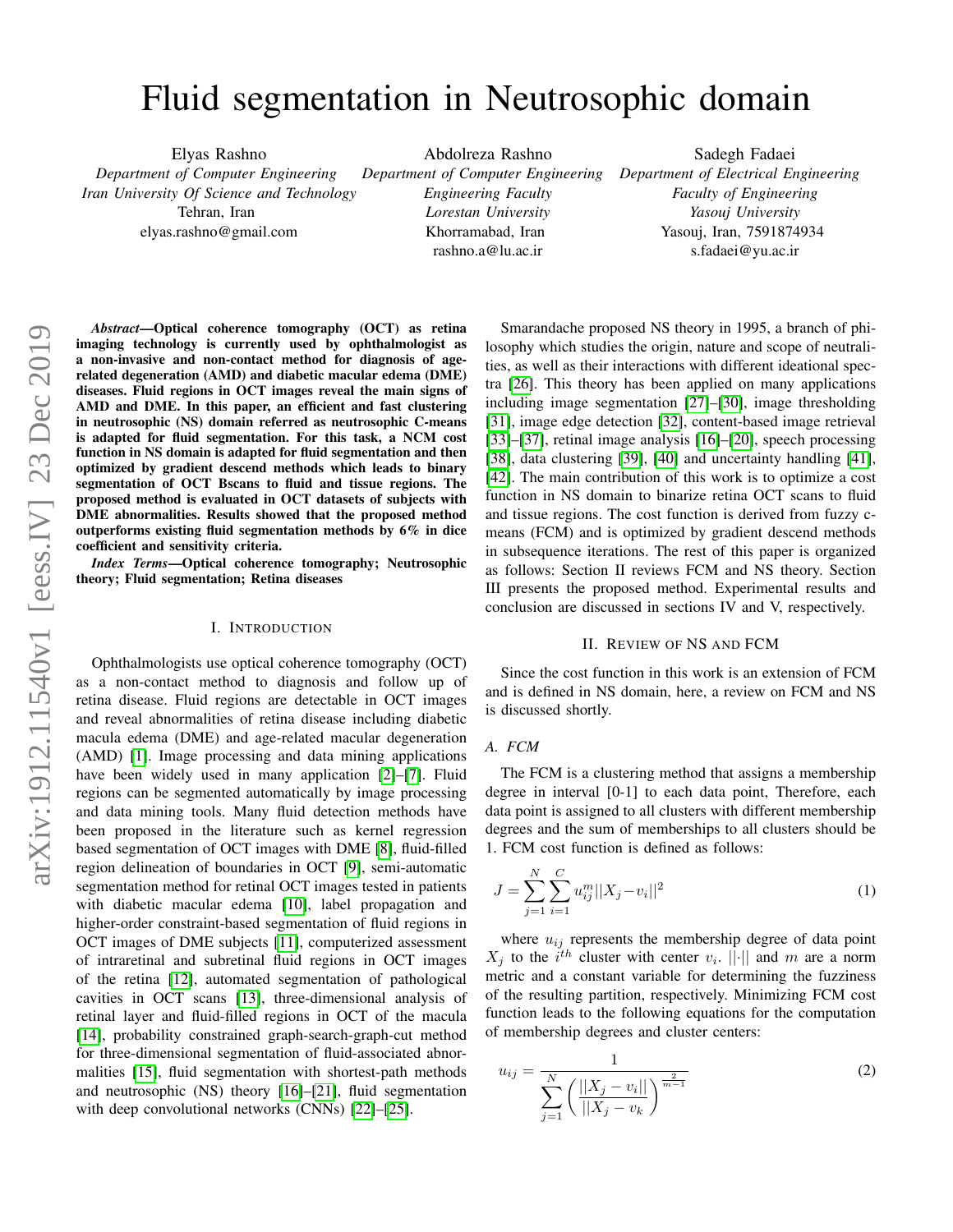<span id="page-1-0"></span>
$$
v_i = \frac{\sum_{j=1}^{N} u_{ij}^m X_j}{\sum_{j=1}^{N} u_{ij}^m}
$$
\n(3)

Firstly, membership degrees are initialized randomly and cluster centers are computed by Eq. [\(3\)](#page-1-0). Then, membership degrees and cluster centers are computed repeatedly, until there is no significant changes of these parameters in subsequent iterations.

# *B. Neutrosophic*

NS theory is a newly brought up branches of philosophy. In this theory, set A, Anti-A (contemplates A in a correlation with its opposite), Neut-A (neutrality of A, neither A nor Anti-A) are defined [\[26\]](#page-3-13). In each application, NS sets should be defined for all data points as well as relations between sets. For example, in our problem of interest as image segmentation, each pixel in NS domain is modeled as  $P(t, i, f)$  meaning that it is  $t$  percent true,  $i$  percent indeterministic, and  $f$  percent false. Therefore, three sets  $P_{NS}(i, j) = \{T(i, j), I(i, j), F(i, j)\}\$ are defined for pixels in NS domain as follows [\[27\]](#page-3-14):

<span id="page-1-1"></span>
$$
T(i,j) = \frac{\bar{g}(i,j) - \bar{g}_{min}}{\bar{g}_{max} - \bar{g}_{min}}\tag{4}
$$

$$
\bar{g}(i,j) = \frac{1}{w \times w} \sum_{m=i-\frac{w}{2}}^{i+\frac{w}{2}} \sum_{n=j-\frac{w}{2}}^{j+\frac{w}{2}} g(m,n) \tag{5}
$$

<span id="page-1-2"></span>
$$
I(i,j) = \frac{\delta(i,j) - \delta_{min}}{\delta_{max} - \delta_{min}}
$$
\n(6)

$$
\delta(i,j) = |g(i,j) - \bar{g}(i,j)|\tag{7}
$$

<span id="page-1-3"></span>
$$
F(i,j) = 1 - T(i,j) \tag{8}
$$

where,  $g(i, j)$  represents the intensity value of the pixel  $P(i, j)$ ,  $\bar{g}$  is image matrix g filtered by average filter with window size w. Difference of two matrixes  $g$  and  $\bar{g}$  is computed and stored in  $\delta$ .

# III. PROPOSED METHOD

In this work, NCM cost function is used and adapted for OCT fluid segmentation. Since OCT scans contain noise and there is ambiguity between fluid pixels and many pixels in background and tissue, indeterminacy set  $I$  in NS domain can be very useful and models such ambiguities easily. Here, each pixel in OCT scans are transferred to three sets  $T$ ,  $I$  and  $F$  by Eqs. [\(4\)](#page-1-1), [\(6\)](#page-1-2) and [\(8\)](#page-1-3), respectively. Then, NS sets are presented for clustering cost function as follows:

$$
L(T, I, F, C) = \sum_{j=1}^{N} \sum_{i=1}^{C} (\bar{w}_1 T_{ij})^m ||X_i - C_j||^2
$$
  
+ 
$$
\sum_{i=1}^{N} (\bar{w}_2 I_i)^m ||X_i - \bar{C}_{i_{max}}||^2 + \sum_{i=1}^{N} \delta^2 (\bar{w}_3 F_i)^m
$$
(9)

$$
\bar{C}_{i_{max}} = \frac{C_{p_i} + C_{q_i}}{2} \tag{10}
$$

$$
C_{p_i} = \operatorname{argmax}(T_{ij}) \quad , \quad j = 1, 2, \cdots, C \tag{11}
$$

$$
C_{q_i} = \operatorname{argmax}(T_{ij}) \quad , \quad j \neq p_i \cap j = 1, 2, \cdots, C \tag{12}
$$

Gradient descent method is used for cost function optimization which leads to the following relations for the computation of  $T$ ,  $I$  and  $F$  sets in NS domain and cluster centers.

<span id="page-1-4"></span>
$$
T_{ij} = \frac{K}{\bar{w}_1} (X_i - C_j)^{-(\frac{2}{m} - 1)}
$$
\n(13)

$$
I_i = \frac{K}{\bar{w}_2} (X_i - \bar{C}_{i_{max}})^{-(\frac{2}{m}-1)}
$$
\n(14)

<span id="page-1-5"></span>
$$
F_i = \frac{K}{\bar{w}_3} \delta^{-(\frac{2}{m}-1)}
$$
\n(15)

$$
C_j = \frac{\sum_{i=1}^{N} (\bar{w}_1 T_{ij})^m X_i}{\sum_{i=1}^{N} (\bar{w}_1 T_{ij})^m}
$$
(16)

$$
K = \left[\frac{1}{\bar{w}_1} \sum_{j=1}^{C} (X_i - C_j)^{-(\frac{2}{m}-1)} + \frac{1}{\bar{w}_2} (X_i - \bar{C}_{i_{max}})^{-(\frac{2}{m}-1)} + \frac{1}{\bar{w}_3} \delta^{-(\frac{2}{m}-1)}\right]^{-1}
$$
(17)

Parameter  $K$  is a common part in Eqs. [\(13\)](#page-1-4)-[\(15\)](#page-1-5). It is computed once and used three times which leads to speedup in each iteration of optimization. In the first step, 12 clusters are considered for clustering. The reason is that there is 11 layers in retina and each layer can be assigned to one cluster based on its texture and gray level. One extra cluster is considered for fluid regions as fluid cluster. After convergence, clusters are sorted ascendingly based on the gray level of cluster centers. The first cluster is considered as fluid cluster with label 1 and other clusters are considered as tissue clusters with label 0. Therefore, the proposed clustering scheme leads to a binary segmentation of OCT scans.

## IV. EXPERIMENTAL RESULTS

### *A. Evaluation Metrics*

To show the effectiveness of the proposed method, it has been evaluated with three metrics; dice coefficient, precision and sensitivity; computed from true positive (TP) fluid pixels detected as fluid, false positive (FP) tissue pixels detected as fluid, true negative (TN) tissue pixels detected as tissue and false negative (FN) fluid pixels detected as tissue.

$$
\text{Dice\_Coeff} = \frac{2TP}{2TP + FP + FN} \tag{18}
$$

$$
Sensitivity = \frac{TP}{TP + FN}
$$
 (19)

$$
Precision = \frac{TP}{TP + FP}
$$
 (20)

These criteria are used to evaluate fluid segmentation results of automated methods in comparison with manually segmented fluid regions by ophthalmologist experts.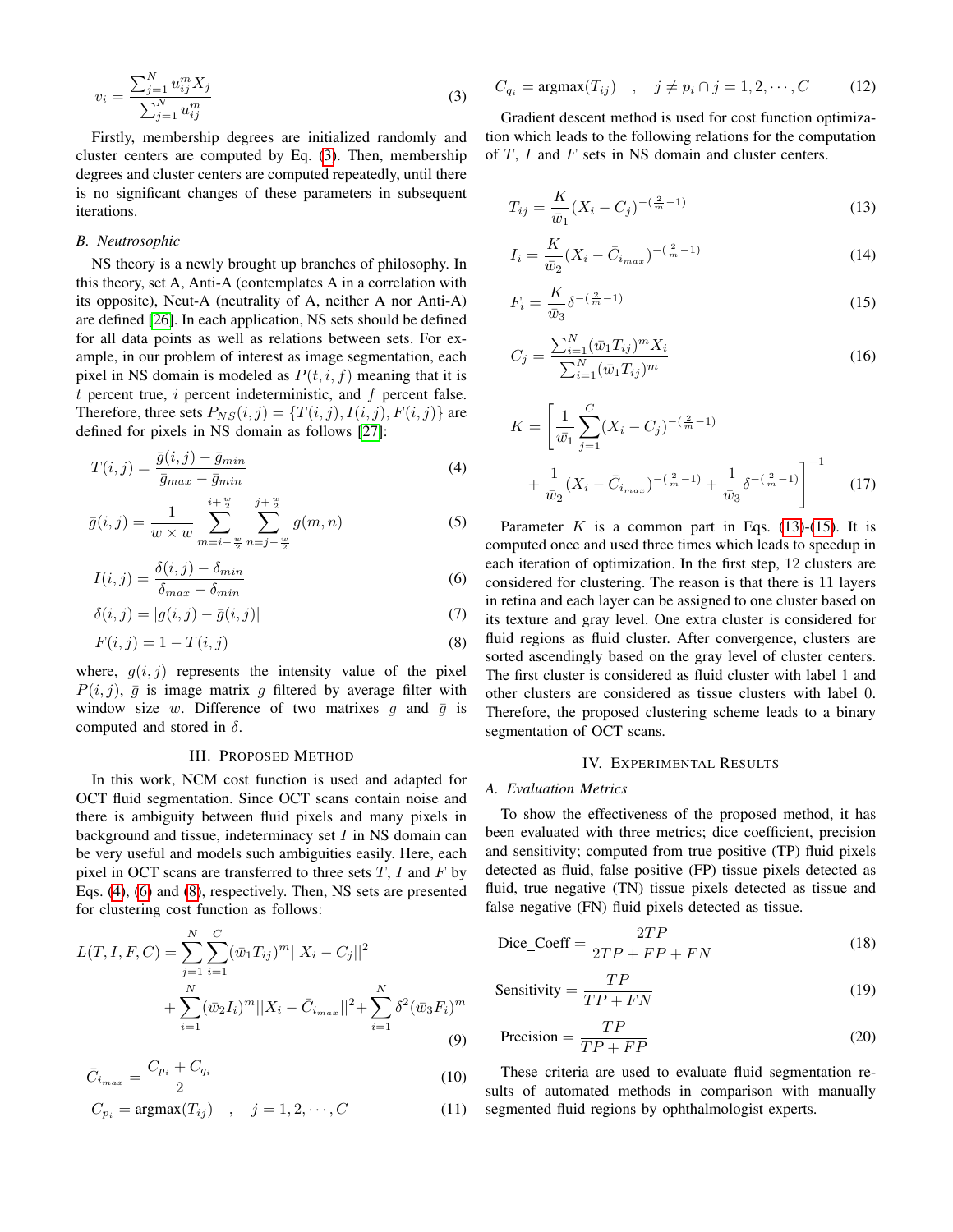# *B. Dataset*

The proposed fluid segmentation method is tested on a dataset from OPTIMA Cyst Segmentation Challenge which contains 4 subjects with 49 images per subject where the image resolution varies from  $512 \times 496$  to  $512 \times 1024$ . The fluid regions of each OCT image are manually segmented by two ophthalmologist experts as ground truth images. This dataset is publicly available and can be found online<sup>[1](#page-2-2)</sup>.

## *C. Resultes*

Segmented fluid regions by the proposed method are compared with ground truth images. Fig. [1](#page-2-3) depicts fluid regions segmented by expert and the proposed method for two scans, each scan in one row. The proposed fluid segmentation method is compared with 4 fluid segmentation methods proposed in [\[17\]](#page-3-20) and [\[44\]](#page-4-6)–[\[46\]](#page-4-7). The results of these methods are shown in Fig. [2.](#page-2-4) It is clear visually that the proposed method has lower number of false negaives which leads to higher accuracy.

<span id="page-2-3"></span>

Fig. 1: Fluid segmentation results for 2 scans: (a) Input OCT image, (b) manually segmentated by expert and (c) segmented by the proposed method.

Table [I](#page-2-5) reports the dice coefficient, sensitivity and precision of the proposed method and methods in [\[17\]](#page-3-20) and [\[44\]](#page-4-6)–[\[46\]](#page-4-7). Reported results in Table [I](#page-2-5) are the comparison between all methods and fluid regions manually segmented by expert 1. Table [II](#page-3-21) reports the same results but in comparison with expert 2. In comparison with the results of expert 1, the proposed method outperforms other methods with respect to dice coefficient and sensitivity of 82.23% and 90.59%, respectively. These measures of the proposed method in comparison with expert 2 are 81.62% and 90.11% which also outperforms other methods. For precision measure, methods in [\[17\]](#page-3-20) with 85.29% and [\[44\]](#page-4-6) with 90.87% have the best performance in comparison with expert 1 and 2, respectively.

# V. CONCLUSION

This paper presented a fluid segmentation method based on NCM cost function in NS domain. Minimizing the cost

<span id="page-2-2"></span><sup>1</sup>https://optima.meduniwien.ac.at/research/challenges/

<span id="page-2-4"></span>

Fig. 2: Segmented fluid by: (a) expert, (b) method in [\[17\]](#page-3-20), (c) method in [\[44\]](#page-4-6), (d) method in [\[45\]](#page-4-8) and (e) the proposed method

<span id="page-2-5"></span>TABLE I: Dice coefficient, sensitivity and precision of the proposed method and other methods in comparison with expert 1.

| Expert 1    | Sub.                     | Method  | Method  | Method    | Method    | Prop.  |
|-------------|--------------------------|---------|---------|-----------|-----------|--------|
|             |                          | in [44] | in [45] | in $[46]$ | in $[17]$ | Method |
| Dice Coeff  | 1                        | 73.49   | 80.43   | 71.40     | 82.96     | 83.17  |
|             | $\overline{2}$           | 73.90   | 55.10   | 45.49     | 78.11     | 74.61  |
|             | 3                        | 78.46   | 75.35   | 69.54     | 82.23     | 84.85  |
|             | 4                        | 78.12   | 71.78   | 71.15     | 80.75     | 86.32  |
|             | Ave.                     | 75.99   | 70.66   | 64.39     | 81.01     | 82.23  |
| Sensitivity | 1                        | 70.81   | 82.19   | 72.49     | 84.43     | 86.95  |
|             | 2                        | 96.79   | 99.04   | 70.45     | 98.94     | 98.42  |
|             | 3                        | 75.72   | 85.13   | 47.38     | 85.18     | 86.58  |
|             | $\overline{\mathcal{A}}$ | 78.78   | 80.59   | 77.79     | 84.49     | 90.51  |
|             | Ave.                     | 80.52   | 86.73   | 67.02     | 88.26     | 90.59  |
| Precision   | 1                        | 93.00   | 85.06   | 54.87     | 84.03     | 82.12  |
|             | $\overline{\mathcal{L}}$ | 74.36   | 54.18   | 51.12     | 78.48     | 69.31  |
|             | 3                        | 94.89   | 79.88   | 30.93     | 85.45     | 83.43  |
|             | 4                        | 96.97   | 88.62   | 54.98     | 93.20     | 75.01  |
|             | Ave.                     | 89.80   | 76.93   | 47.97     | 85.29     | 77.46  |

function resulted in binary segmentation of Oct images into tissue and fluid regions. Segmentation results on Optima dataset showed that the proposed method outperforms other segmentation methods in dice coefficient and sensitivity measures while for precision criteria, other methods had the best performance. Future efforts will be directed towards proposing a cost function in NS domain for better modeling of noise and uncertainty in OCT pixels. NS can model uncertainty of OCT pixels in deep convolutional networks and leads to more robust network against noise and imaging device. Therefore, using NS theory for fluid segmentation by CNN can be proposed as another future work.

### **REFERENCES**

- <span id="page-2-0"></span>[1] Kafieh, R., Rabbani, H., Abramoff, M.D. and Sonka, M., "Intraretinal layer segmentation of 3D optical coherence tomography using coarse grained diffusion map," *Medical image analysis*, vol. 17, no. 8, pp. 907- 928, 2013.
- <span id="page-2-1"></span>[2] A. Rashno, B. Nazari, S. Sadri, M. Saraee, Effective pixel classification of mars images based on ant colony optimization feature selection and extreme learning machine, Neurocomputing 226 (2017) 66–79.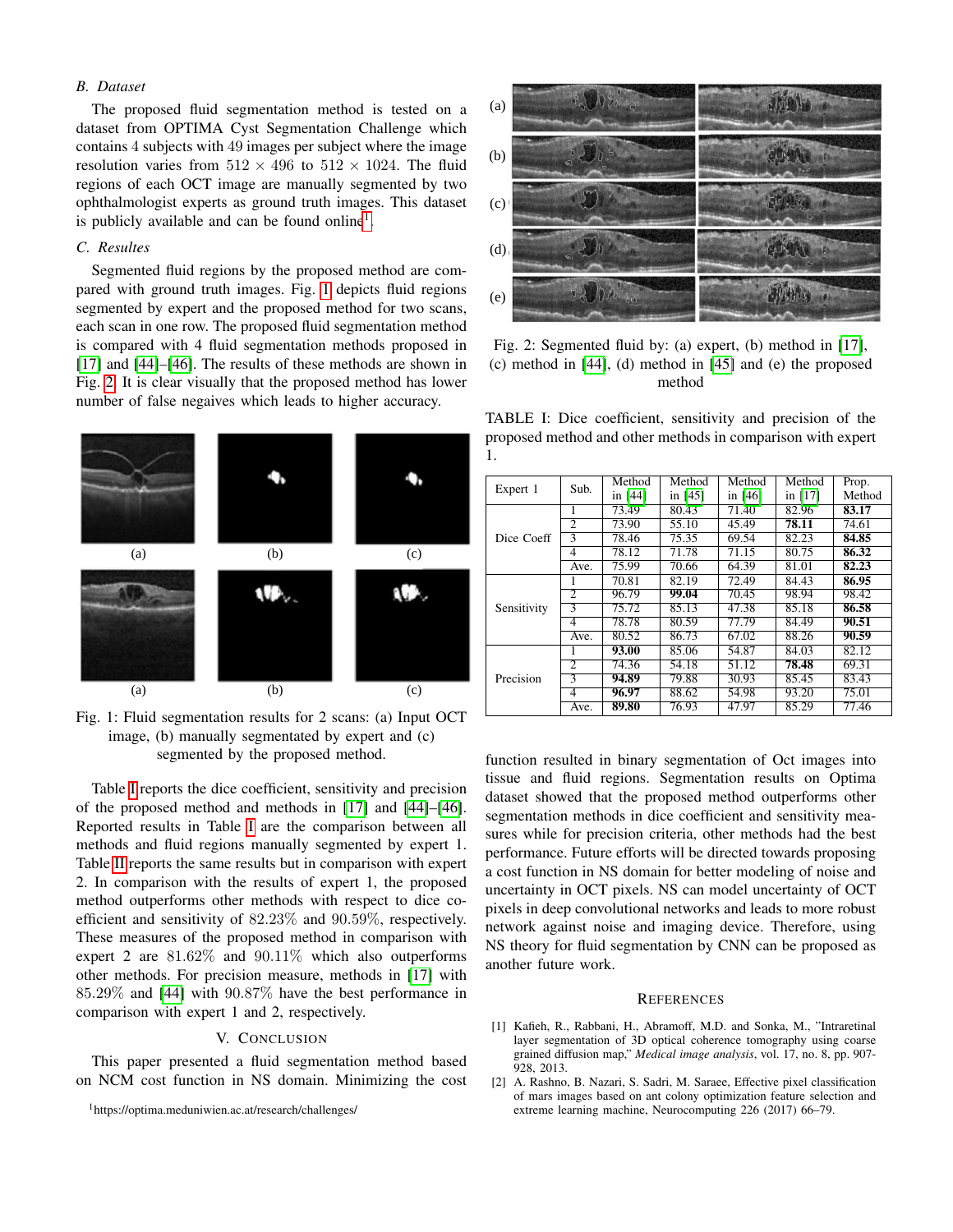<span id="page-3-21"></span>TABLE II: Dice coefficient, sensitivity and precision of the proposed method and other methods in comparison with expert 1.

| Expert 2    | Sub.           | Method  | Method    | Method    | Method    | Prop.  |   |
|-------------|----------------|---------|-----------|-----------|-----------|--------|---|
|             |                | in [44] | in $[45]$ | in $[46]$ | in $[17]$ | Method |   |
| Dice Coeff  | 1              | 72.96   | 79.10     | 68.17     | 82.90     | 83.03  |   |
|             | 2              | 71.68   | 55.11     | 45.81     | 79.09     | 78.12  | L |
|             | 3              | 82.33   | 79.34     | 65.01     | 80.36     | 82.22  |   |
|             | 4              | 77.91   | 71.56     | 72.55     | 80.87     | 83.12  |   |
|             | Ave.           | 76.22   | 71.27     | 62.88     | 80.80     | 81.62  |   |
|             |                | 69.95   | 78.56     | 66.75     | 80.94     | 83.35  |   |
| Sensitivity | $\overline{2}$ | 92.25   | 94.54     | 64.71     | 94.45     | 93.86  |   |
|             | 3              | 81.49   | 90.95     | 54.84     | 90.75     | 92.15  |   |
|             | 4              | 78.54   | 80.22     | 77.56     | 83.70     | 91.06  |   |
|             | Ave.           | 80.55   | 86.06     | 65.96     | 87.46     | 90.10  |   |
| Precision   |                | 95.71   | 86.55     | 59.61     | 87.53     | 82.62  | н |
|             | $\overline{c}$ | 74.45   | 54.14     | 51.34     | 78.58     | 67.79  |   |
|             | 3              | 96.10   | 79.96     | 37.99     | 85.48     | 83.14  |   |
|             | 4              | 97.24   | 88.99     | 59.50     | 93.58     | 77.98  |   |
|             | Ave.           | 90.87   | 77.41     | 52.11     | 86.29     | 77.88  | Ľ |

- [3] A. Rashno, H. SadeghianNejad, A. Heshmati, Highly efficient dimension reduction for text-independent speaker verification based on relieff algorithm and support vector machines, International Journal of Signal Processing, Image Processing and Pattern Recognition 6 (1) (2013) 91– 108.
- [4] A. Rashno, S. M. Ahadi, M. Kelarestaghi, Text-independent speaker verification with ant colony optimization feature selection and support vector machine, in: 2015 2nd International Conference on Pattern Recognition and Image Analysis (IPRIA), IEEE, 2015, pp. 1–5.
- [5] A. Rashno, M. Saraee, S. Sadri, Mars image segmentation with most relevant features among wavelet and color features, in: 2015 AI & Robotics (IRANOPEN), IEEE, 2015, pp. 1–7.
- [6] A. Rashno, F. S. Tabataba, S. Sadri, Image restoration with regularization convex optimization approach, Journal of Electrical Systems and Signals 2 (2) (2014) 32–36.
- <span id="page-3-0"></span>[7] A. Rashno, F. S. Tabataba, S. Sadri, Regularization convex optimization method with l-curve estimation in image restoration, in: 2014 4th International Conference on Computer and Knowledge Engineering (ICCKE), IEEE, 2014, pp. 221–226.
- <span id="page-3-1"></span>[8] Chiu, S.J., Allingham, M.J., Mettu, P.S., Cousins, S.W., Izatt, J.A. and Farsiu, S., "Kernel regression based segmentation of optical coherence tomography images with diabetic macular edema," *Biomedical optics express*, vol. 6, no. 4, pp. 1172-1194, 2015.
- <span id="page-3-2"></span>[9] Fernandez DC, "Delineating fluid-filled region boundaries in optical coherence tomography images of the retina," *IEEE transactions on medical imaging*, vol. 24, no. 8, pp. 929945, 2005.
- <span id="page-3-3"></span>[10] Huang Y, Danis RP, Pak JW, Luo S, White J, Zhang X, et al., "Development of a semi-automatic segmentation method for retinal oct images tested in patients with diabetic macular edema," *PloS one*, vol. 8, no. 12, p. e82922, 2013.
- <span id="page-3-4"></span>[11] Wang T, Ji Z, Sun Q, Chen Q, Yu S, Fan W, et al., "Label propagation and higher-order constraint-based segmentation of fluid-associated regions in retinal sd-oct images," *Information Sciences*, vol. 358, pp. 92111, 2016.
- <span id="page-3-5"></span>[12] Zheng Y, Sahni J, Campa C, Stangos AN, Raj A, Harding SP., "Computerized assessment of intraretinal and subretinal fluid regions in spectraldomain optical coherence tomography images of the retina," *American journal of ophthalmology*, vol. 155, no. 2, pp. 277286, 2013.
- <span id="page-3-6"></span>[13] Pilch M, Stieger K, Wenner Y, Preising MN, Friedburg C, zu Bexten EM, et al., "Automated segmentation of pathological cavities in optical coherence tomography scanspathological cavities in oct scans," *Investigative ophthalmology & visual science*, vol. 54, no. 6, pp. 43854393, 2013.
- <span id="page-3-7"></span>[14] Quellec G, Lee K, Dolejsi M, Garvin MK, Abramoff MD, Sonka M., "Three-dimensional analysis of retinal layer texture: identification of fluid-filled regions in sd-oct of the macula," *IEEE transactions on medical imaging*, vol. 29, no. 6, pp. 13211330, 2010.
- <span id="page-3-8"></span>[15] Chen X, Niemeijer M, Zhang L, Lee K, Abrmoff MD, Sonka M. "Threedimensional segmentation of fluid-associated abnormalities in retinal oct:

probability constrained graphsearch-graph-cut," *IEEE transactions on medical imaging*, vol. 31, no. 8, pp. 15211531, 2012.

- <span id="page-3-9"></span>[16] Rashno A, Koozekanani DD, Drayna PM, Nazari B, Sadri S, Rabbani H, et al., "Fully-automated segmentation of fluid/cyst regions in optical coherence tomography images with diabetic macular edema using neutrosophic sets and graph algorithms," *IEEE Transactions on Biomedical Engineering*, 2017.
- <span id="page-3-20"></span>[17] A. Rashno, B. Nazari, D. D. Koozekanani, P. M. Drayna, S. Sadri, H. Rabbani, K. K. Parhi, "Fully-automated segmentation of fluid regions in exudative age-related macular degeneration subjects: Kernel graph cut in neutrosophic domain," *PloS one* vol. 12, no. 10, pp. e0186949, 2017.
- [18] Kohler J, Rashno A, Parhi KK, Drayna PM, Radwan S, Koozekanani DD., "Correlation between initial vision and vision improvement with automatically calculated retinal cyst volume in treated dme after resolution," *Investigative Ophthalmology & Visual Science*, vol. 58, no. 8, pp. 953953, 2017.
- [19] Parhi KK, Rashno A, Nazari B, Sadri S, Rabbani H, Drayna PM, et al., "Automated fluid/cyst segmentation: A quantitative assessment of diabetic macular edema," *Investigative Ophthalmology & Visual Science*, vol. 58, no. 8, pp. 46334633, 2017.
- <span id="page-3-19"></span>[20] A. Rashno, K. K. Parhi, B. Nazari, S. Sadri, H. Rabbani, P. Drayna, D. D. Koozekanani, "Automated intra-retinal, subretinal and sub-rpe cyst regions segmentation in age-related macular degeneration (amd) subjects," *Investigative Ophthalmology & Visual Science*, vol. 58, no. 8, pp. 397397, 2017.
- <span id="page-3-10"></span>[21] Salafian, B., Kafieh, R., Rashno, A., Pourazizi, M. and Sadri, S., "Automatic segmentation of choroid layer in edi oct images using graph theory in neutrosophic space," *arXiv preprint [arXiv:1812.01989](http://arxiv.org/abs/1812.01989)*, 2018.
- <span id="page-3-11"></span>[22] Bogunovi, H., Venhuizen, F., Klimscha, S., Apostolopoulos, S., Bab-Hadiashar, A., Bagci, U., Beg, M.F., Bekalo, L., Chen, Q., Ciller, C. and Gopinath, K., "RETOUCH-The Retinal OCT Fluid Detection and Segmentation Benchmark and Challenge," *IEEE transactions on medical imaging*, 2019.
- [23] Rashno, A., Koozekanani, D.D. and Parhi, K.K., "Oct fluid segmentation using graph shortest path and convolutional neural network," *In 2018 40th Annual International Conference of the IEEE Engineering in Medicine and Biology Society (EMBC)*, pp. 3426- 3429, 2018.
- [24] Montuoro, A., Waldstein, S.M., Gerendas, B.S., Schmidt-Erfurth, U. and Bogunovi, H., "Joint retinal layer and fluid segmentation in OCT scans of eyes with severe macular edema using unsupervised representation and auto-context," *Biomedical optics express*, vol. 8, no. 3, pp. 1874- 1888, 2017.
- <span id="page-3-12"></span>[25] Roy, A.G., Conjeti, S., Karri, S.P.K., Sheet, D., Katouzian, A., Wachinger, C. and Navab, N., "ReLayNet: retinal layer and fluid segmentation of macular optical coherence tomography using fully convolutional networks," *Biomedical optics express*, vol. 8, no. 8, pp. 3627- 3642, 2017.
- <span id="page-3-13"></span>[26] Smarandache, F. ed., "A unifying field in logics: Neutrosophic logic: neutrosophy, neutrosophic set, neutrosophic probability," *Infinite Study*, 2003.
- <span id="page-3-14"></span>[27] Guo, Y. and Cheng, H.D., "New neutrosophic approach to image segmentation," *Pattern Recognition*, vol. 42, no. 5, pp. 587-595, 2009.
- [28] Zhang, M., Zhang, L. and Cheng, H.D., "A neutrosophic approach to image segmentation based on watershed method," *Signal Processing*, vol. 90, no. 5, pp. 1510-1517, 2010.
- [29] Sengur, A. and Guo, Y., "Color texture image segmentation based on neutrosophic set and wavelet transformation," *Computer Vision and Image Understanding*, vol. 115, no. 8, pp. 1134-1144, 2011.
- <span id="page-3-15"></span>[30] Heshmati, A., Gholami, M. and Rashno, A., "Scheme for unsupervised colourtexture image segmentation using neutrosophic set and nonsubsampled contourlet transform," *IET Image Processing*, vol. 10, no. 6, pp. 464-473, 2016.
- <span id="page-3-16"></span>[31] Guo, Y., engr, A. and Ye, J., "A novel image thresholding algorithm based on neutrosophic similarity score," *Measurement*, vol. 58, pp. 175- 186, 2014.
- <span id="page-3-17"></span>[32] Guo, Y. and engr, A., "A novel image edge detection algorithm based on neutrosophic set," *Computers & Electrical Engineering*, vol. 40, no. 8, pp. 3-25, 2014.
- <span id="page-3-18"></span>[33] Rashno, A., Smarandache, F. and Sadri, S., "Refined neutrosophic sets in content-based image retrieval application," *In 2017 10th Iranian Conference on Machine Vision and Image Processing (MVIP)*, pp. 197- 202, 2017.
- [34] Rashno, A. and Sadri, S., "Content-based image retrieval with color and texture features in neutrosophic domain," *In 2017 3rd International*